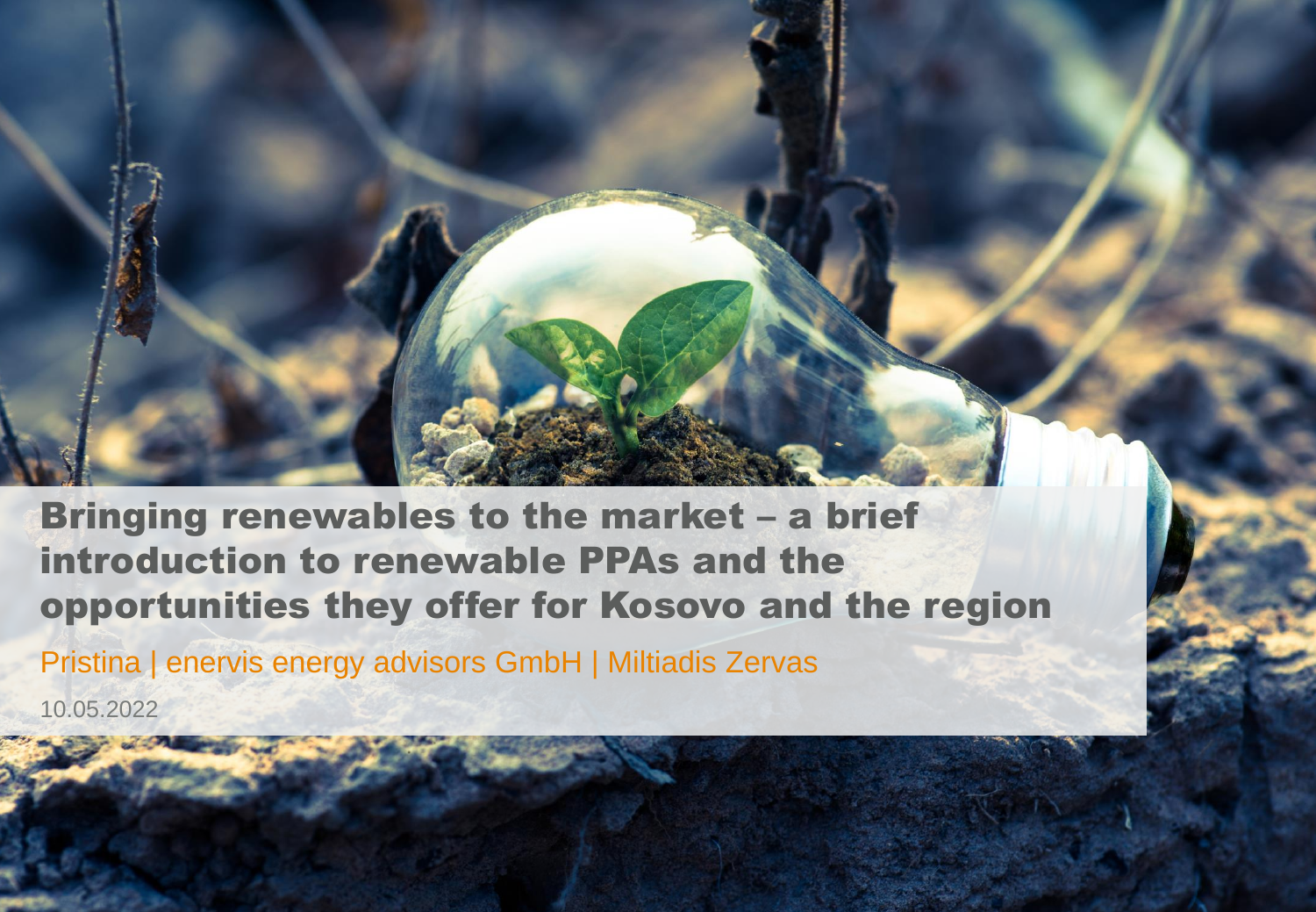### Three ways towards green electricity

From a consumer point of view, there are three options for procuring green electricity: 1) on-site production, 2) buying green certificated (GoOs) or 3) bilateral PPA contracts. From producer point of view: subsidy scheme vs. electricity market



**enervis**

page 2

Bringing renewables to the market – a brief introduction to renewable PPAs and the opportunities they offer for Kosovo and the region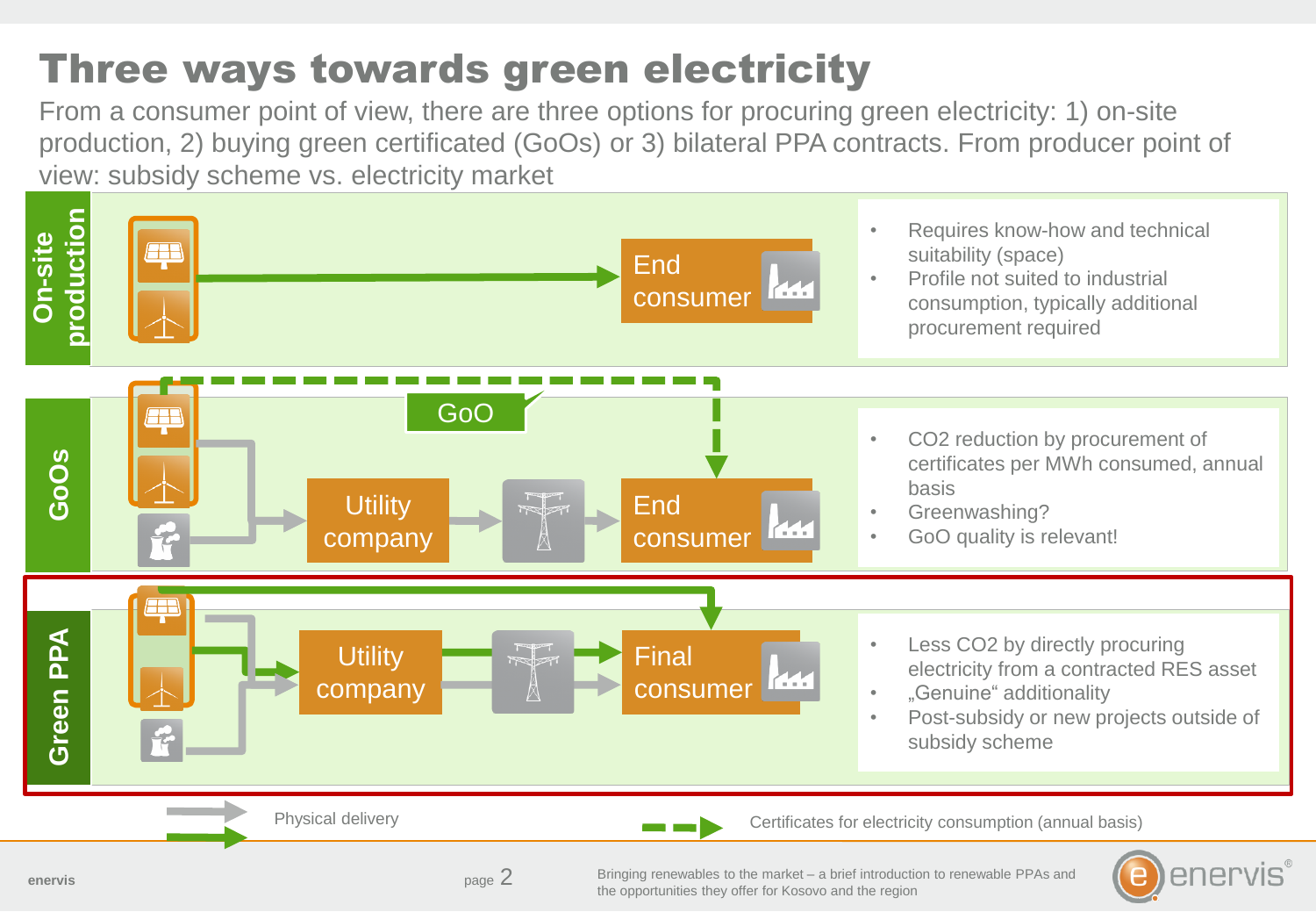# What is a Power Purchase Agreement (PPA)?

Green PPAs are bilateral agreements for the purchase of power from RES assets. Direct agreements between end-consumer and producer are also called corporate PPAs. Agreements with utility companies as intermediaries are called utility PPAs.



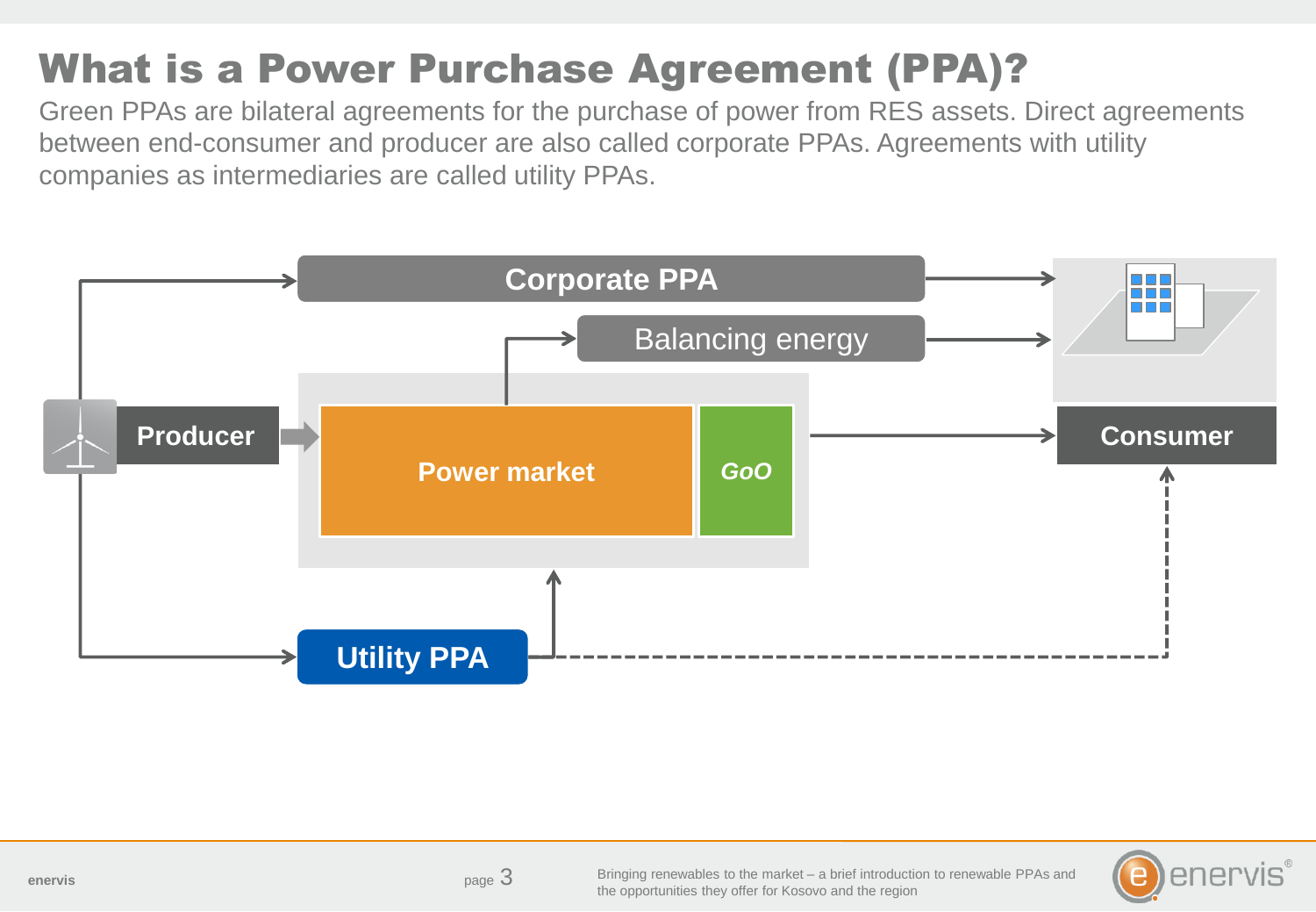#### Drivers for PPAs

Driver for green PPAs: declining RES cost, long-term and sufficient market revenues, increasing investor confidence, larger industrial demand for green energy.



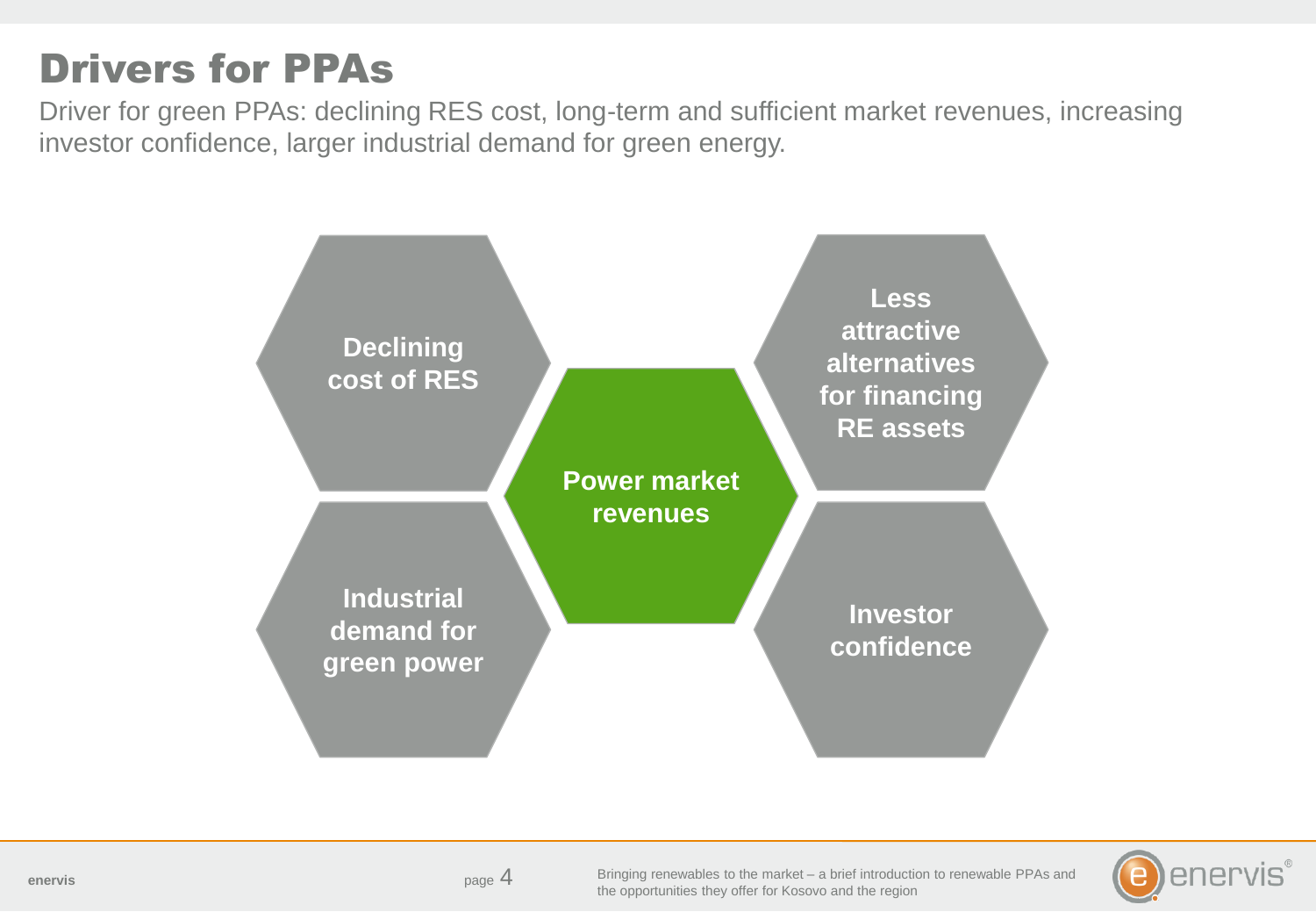### Energy-economic drivers: LCOE & capture prices

Ratio between power prices & levelized costs of electricity (LCOE) constitutes an important indicator for the viability of PPAs in a power market. High power prices and low LCOE make non-subsidized RES via PPAs possible.



Sources: capture prices based on hourly market and generation data from ENTSO-E Transparency Platform, except IT with capture prices based on mercatoelettrico.org and GB with capture prices 2021 based on Elexon Portal, analysis enervis 2022.

Capture price values for countries split into price zones were calculated by weighted averages (zonal). LCOE ranges based on exemplary technology, country-specific financing assumptions for subsidy-free projects and full load hour ranges based on high-resolution weather data.

No data available for HR before 2019, for HU before 10/2019, for NL before 11/2019 and for Poland before 05/2020.



**enervis**

page 5

Bringing renewables to the market – a brief introduction to renewable PPAs and the opportunities they offer for Kosovo and the region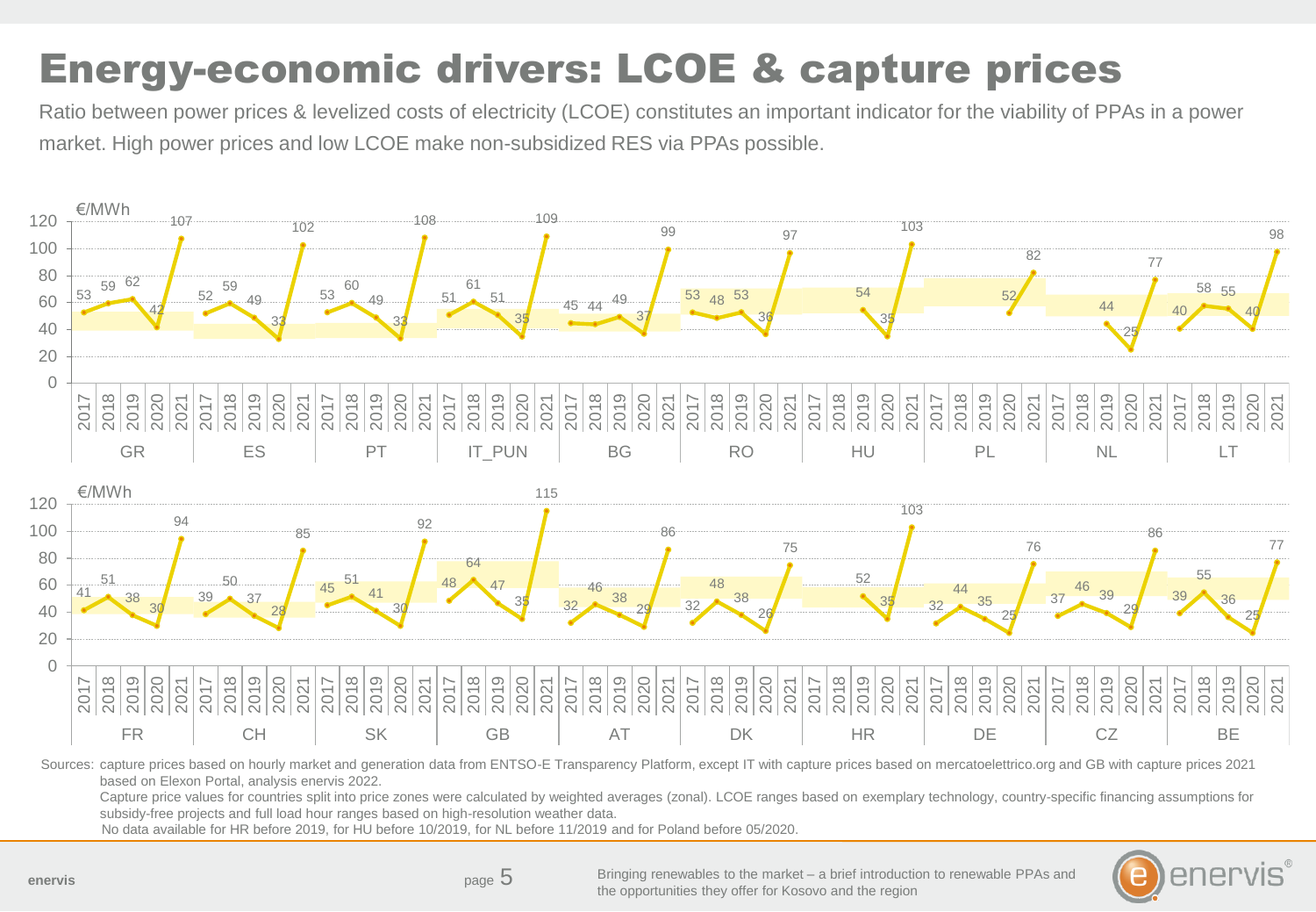# Opportunities for RES deployment via PPAs

European market: Subsidy-free wind projects are being developed mainly in Northern and Northwestern Europe. In the photovoltaic sector, Spain continues to lead the way. In other economically attractive Eastern and SE markets, PPA activity is increasing despite existing administrative hurdles.

> **Onshore Wind (~ 6,4 GW) Offshore Wind (~ 3,2 GW) Utility-scale PV (~ 9,7 GW)**



In **2021**, a pipeline of around 19 GW of subsidy-free renewable energy projects was announced. That is a similar level compared to the pre-pandemic year 2019. The announced merchant PV project capacity increased by about 13%, the onshore wind project capacity decreased by roughly 4% and offshore wind project capacity by 21% compared to 2019.

Source: enervis PPA database, analysis enervis 2022. No responsibility is assumed for the completeness or correctness of the data.

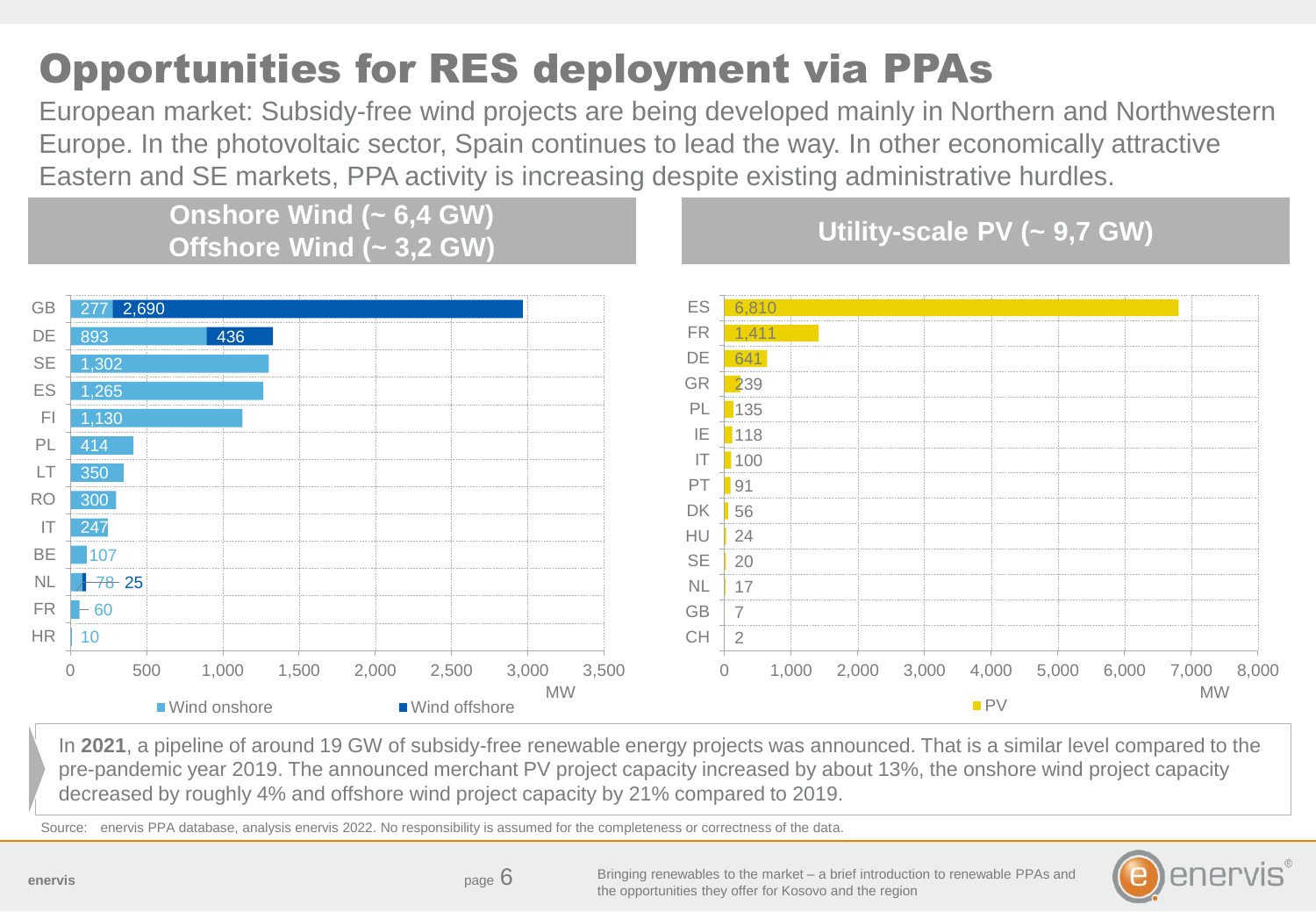# Barriers beyond economic viability

Given that economic incentive are there, regulatory design should focus on minimizing barriers.





page  $/$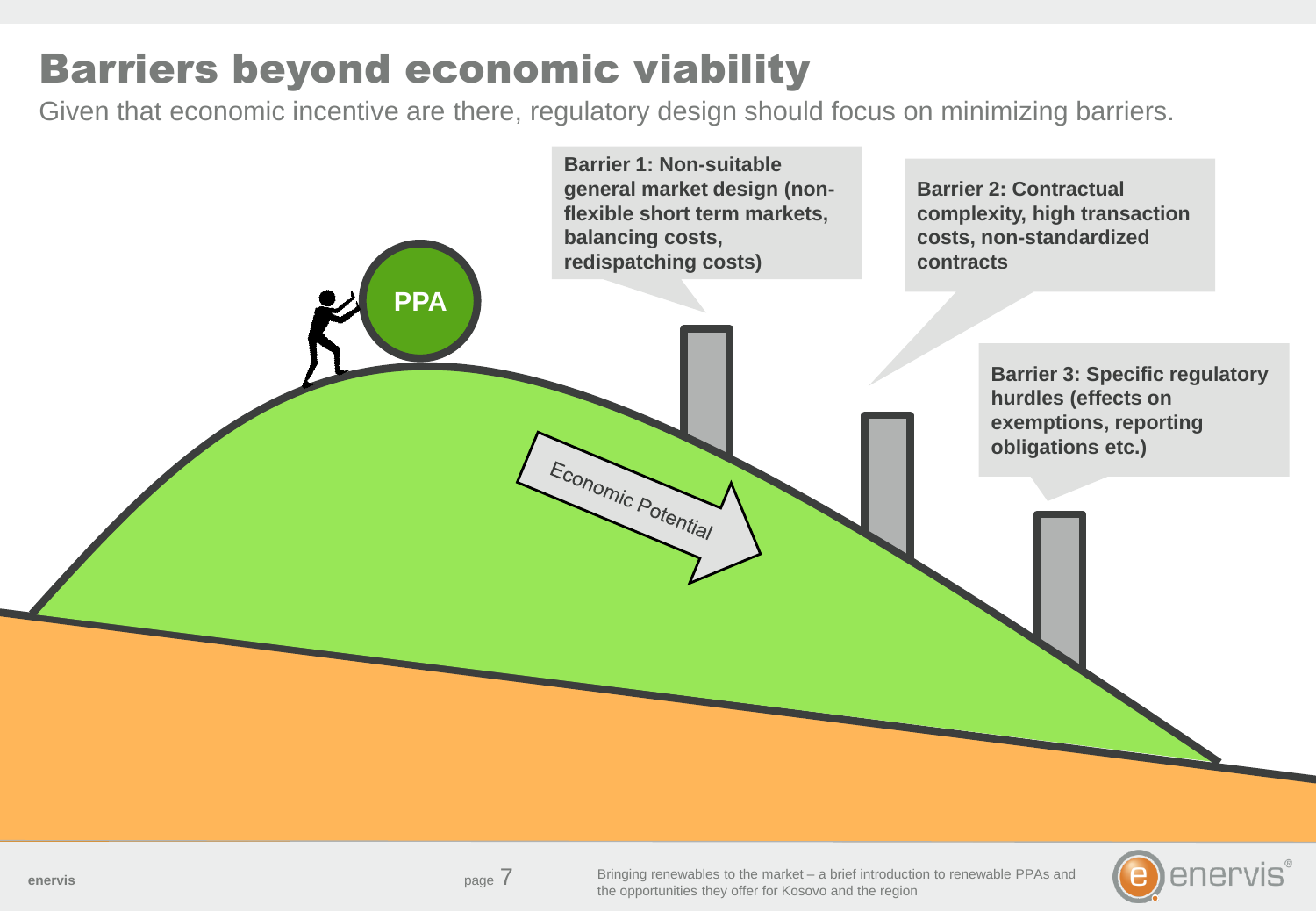### Considerations

PPAs as instrument for financing RES subsidy-free can be successfull if energy-economic incentives are right & major barriers are adressed by policy makers.

**Barrier 2: Contractual complexity, high transaction costs, nonstandardized contracts Barrier 3: Specific regulatory hurdles (effects on exemptions, reporting obligations etc.) Barrier 1: Non-suitable general market design (non-flexible short term markets, balancing costs, redispatching costs)**  • Liberalized electricity market with adequate sub-markets (balancing, GoOs etc.) • Low and forecastable imbalance costs are important to allow market players a precise assessment of the economic viability of PPAs in the short, medium and longterm • Liquidity and forecastability is essential for PPAs • Establish transparent and efficient licensing/permitting procedures • Avoiding windfall profits by limiting flexibilities (interchangeability of financing options) • Adressing regulatory hurdles, e.g. requirements connected to being a "generator" • Avoiding regulation via financial services authorization to be a • Policy-maker have limited influence to reduce this barrier • Developing a standardized PPA fitting into the market landscape could reduce transaction costs. • Power price forecasts of both parties are an important element of PPA negotiations. Public institutions can help to reduce uncertainty in that aspect by publishing a clear vision and strategy on power system development ("power



barrier to (financial) PPAs

market study").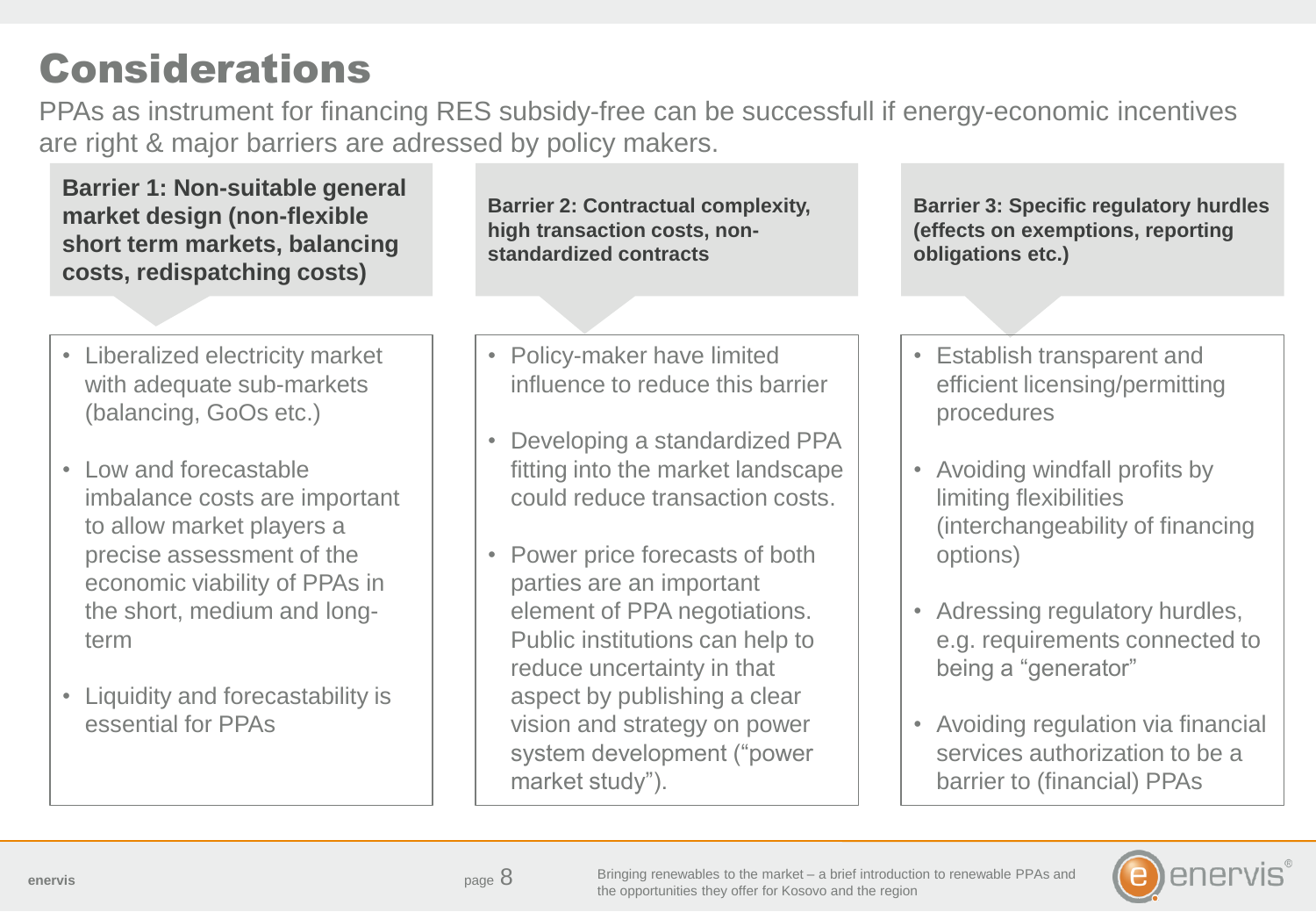#### Disclaimer

**© enervis energy advisors GmbH.** All rights reserved (rights of third parties excepted). This includes all commercial purposes and any further distribution without the permission of enervis.

To the extent permitted by law and if not contractually specified otherwise enervis does not accept or assume any liability, responsibility or duty of care for any consequences of acting, or refraining to act, in reliance on the information contained in this document or for any decision based on it.

The data and information contained in this document have not been collected or reviewed by enervis and are partly publicly available. Therefore, enervis does not assume any liability for the correctness and completeness of the data contained in this document.

This document does not take into account events that occurred after this time, nor their effects.

This document contains forward-looking statements and reflects the current perspective regarding future events and market developments. Actual results may differ materially from the expectations expressed or implied in this document due to known and unknown risks and uncertainties.

The contents presented here are inseparably linked to the specific question or project and are only valid under the contractual conditions agreed with the client, which may not be accessible from the document itself. This applies in particular to documents that are not explicitly marked as expert opinions. The transferability to other issues (such as in legal proceedings and arbitration) is generally not given and would have to be examined by enervis in individual cases and confirmed in writing. Documentations that are marked as "short studies" only briefly reproduce the contents of a project. Documentations marked as "results papers" also focus on the results of a project and do not deal in detail with assumptions and methodology.

Readers should not act upon the information contained in this document without obtaining specific professional advice (like consultants, lawyers).